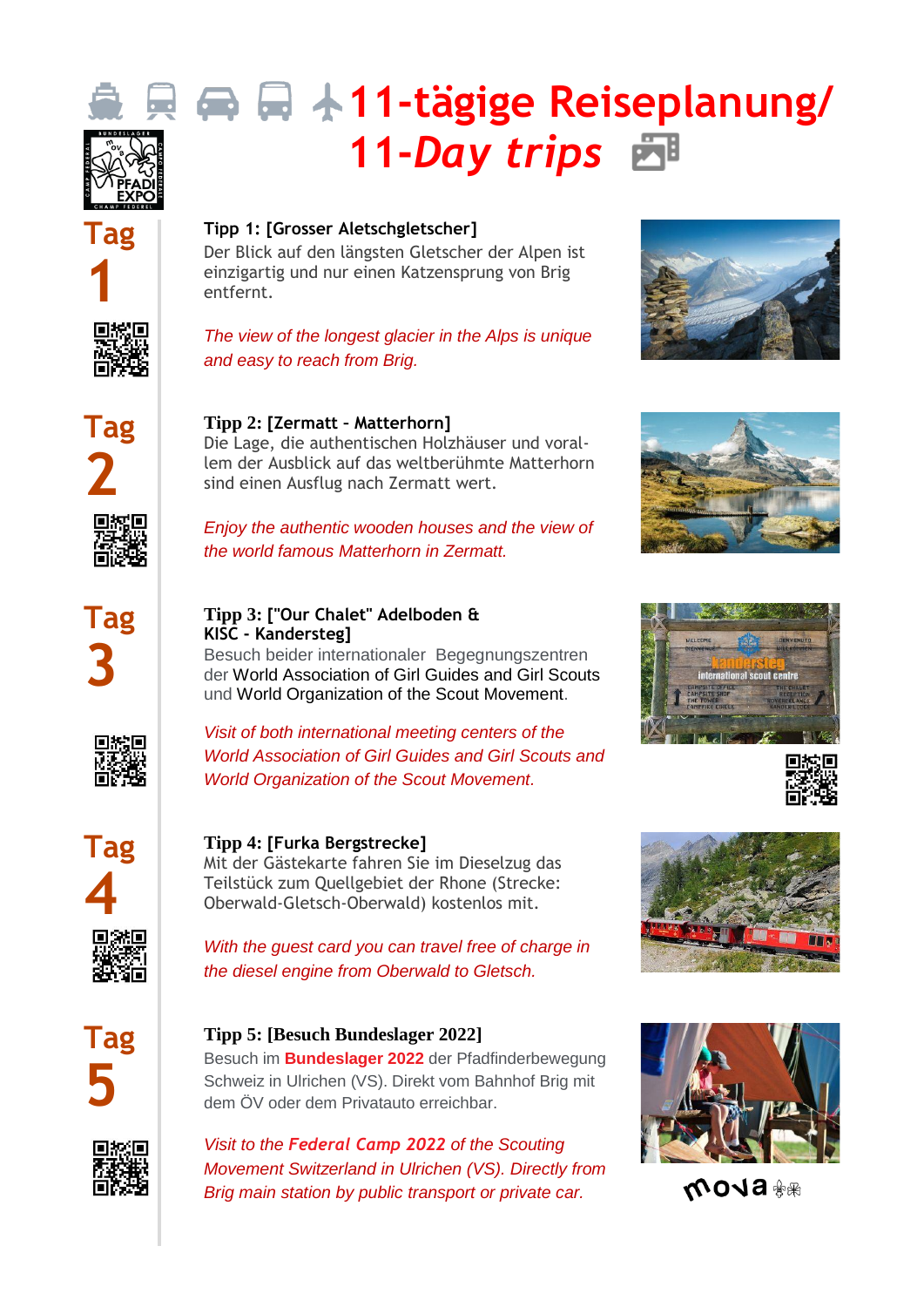



#### **Tipp 6: [\[Thermalbad Brigerbad\]](https://thermalbad-wallis.ch/de/)**

Entspannung finden Sie im grössten Freiluft-Thermalbad der Alpen. Die Therme ist ganzjährig offen und verfügt über eine grosse Spa- und Wellness-Zone.

回線回



*Guests can relax in the largest open-air thermal bath of the Alps. The bath is open all year round and has a large spa and wellness area.*





#### **Tipp 7: [Museums Tag, Naters, Museum der Schweizer Garde, Simplonfestung, World Nature Forum]**

3 Museen… Lernen Sie auf interessante Weise das Leben und die Geschichte der Schweizergarde in Rom, der persönlichen Leibwache des Papstes, näher kennen.





*3 museums… The Museum of the Swiss Papal Guards transports the visitor in an interesting way a little nearer to the life and history of the Swiss Guard in Rome, the personal bodyguards of the Popes.*



#### **Tipp 8: [Eisgrotte & Gletscherlehrpfad]**

Direkt an der Furka-Passstrasse befinden sich die Gletschergrotte und der Kneipp- und Alpengarten. Bequem mit ÖV oder Privatauto erreichbar.





**Tipp 9: [Jungfraujoch – Top of Europe]** Geniessen Sie vom Jungfraujoch den Ausblick auf die Viertausender der Berner und der Walliser Alpen.

*The railway journey to the Jungfraujoch is an experience which leads through the Eiger and the Mönch. Enjoy the wonderful view over the Alps.*